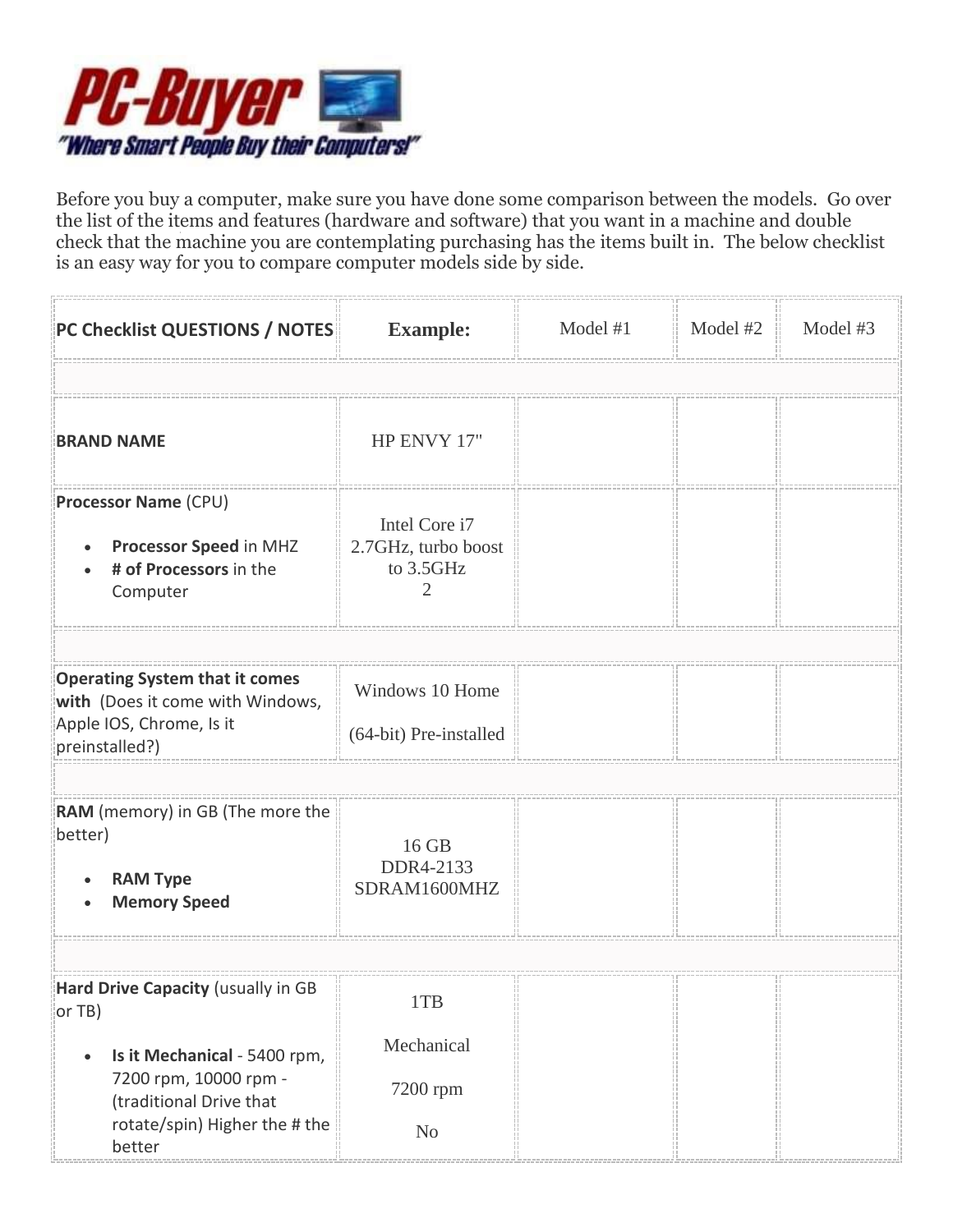| Is it SSD - Solid State - Means<br>no moving parts and really<br>fast! (Preferred) |                                   |  |  |
|------------------------------------------------------------------------------------|-----------------------------------|--|--|
|                                                                                    |                                   |  |  |
| <b>Video Card</b> (Graphics, Graphics<br>Memory)                                   |                                   |  |  |
| <b>Video Card Name:</b>                                                            | Intel HD Graphics 620             |  |  |
| Is it integrated onto                                                              |                                   |  |  |
| Motherboard? (You would                                                            | Yes                               |  |  |
| prefer a separate video card                                                       | N/A                               |  |  |
| with its own memory and<br>processor)                                              |                                   |  |  |
| <b>What is Video Card</b>                                                          |                                   |  |  |
| <b>Memory?</b>                                                                     |                                   |  |  |
|                                                                                    |                                   |  |  |
|                                                                                    |                                   |  |  |
|                                                                                    |                                   |  |  |
| Does it have additional Drives:                                                    |                                   |  |  |
|                                                                                    | Has DVD+RW                        |  |  |
| CD (Plays CD Only)                                                                 |                                   |  |  |
| CD/R (Plays and Writes CDs<br>Only - No DVD)                                       |                                   |  |  |
| DVD (Plays DVD and CDs                                                             |                                   |  |  |
| Only - Does not write)                                                             |                                   |  |  |
| DVD+ RW (Allows writing                                                            |                                   |  |  |
| and rewriting of CD/DVD)                                                           |                                   |  |  |
|                                                                                    |                                   |  |  |
|                                                                                    |                                   |  |  |
| SD Media Card Reader (Allows you<br>to insert SD memory cards)                     | Yes                               |  |  |
|                                                                                    |                                   |  |  |
|                                                                                    |                                   |  |  |
| Does it have Wireless                                                              |                                   |  |  |
| Capability? (Can it connect to WiFi)                                               | Yes                               |  |  |
| Does it have Bluetooth? (This                                                      |                                   |  |  |
| allows you to connect devices like                                                 | 802.11A, Bluetooth,               |  |  |
| smart phones, cameras and fitness                                                  | 802.11bgn<br>Wireless Type 802.11 |  |  |
| trackers to machine without wires)                                                 | A/C Integrated                    |  |  |
|                                                                                    | 10/100/1000 Gigabit               |  |  |
| What is the Wireless Networking<br>Card? (if its integrated it means built         | <b>LAN</b>                        |  |  |
| onto the motherboard. Separate                                                     |                                   |  |  |
|                                                                                    |                                   |  |  |